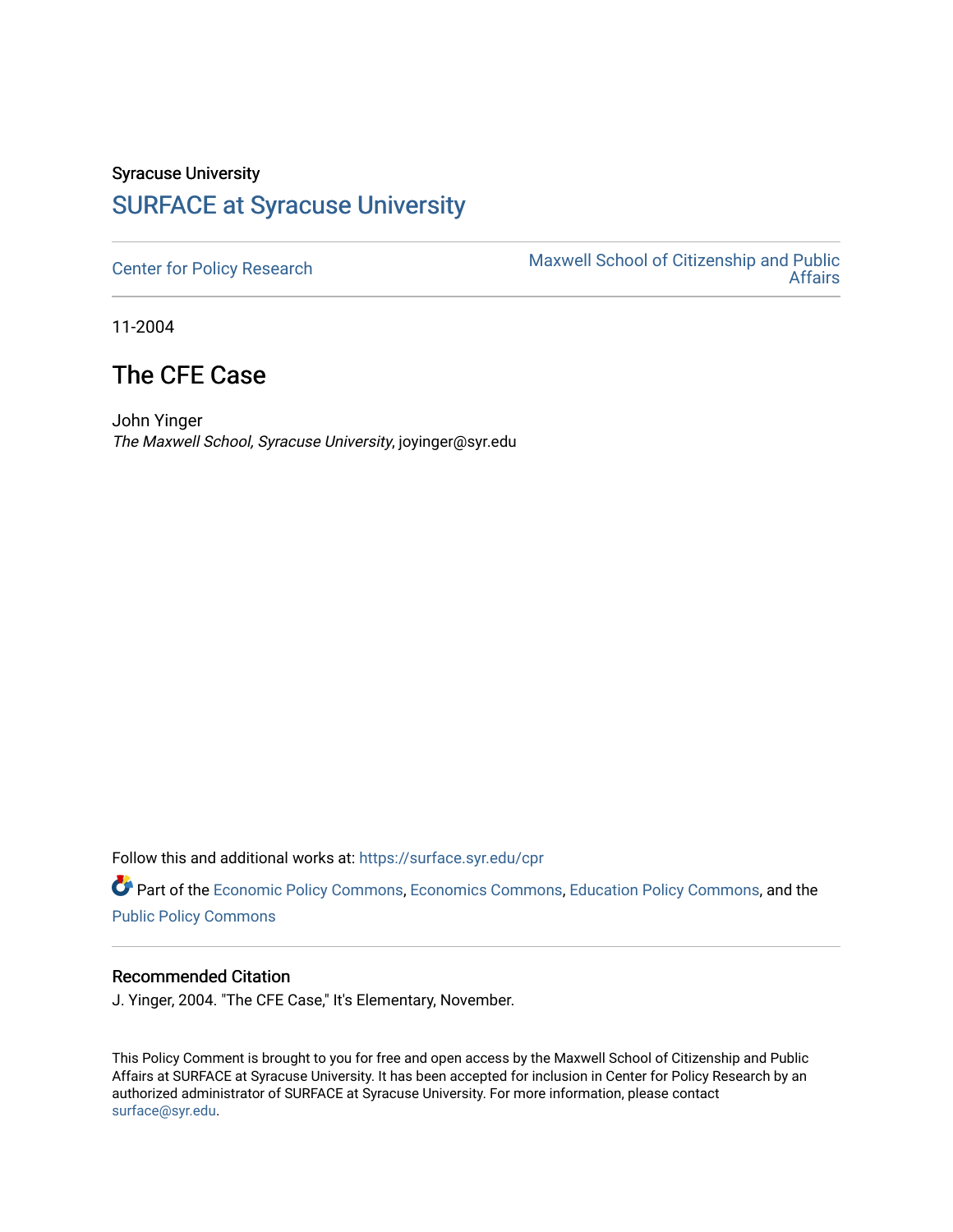It's Elementary

A Monthly Column by EFAP Director John Yinger November 2004

## **The CFE Case**

The dictionary on my desk, Webster's New World Dictionary, Second College Edition, gives two definitions for "elementary." The first is "of first principles, rudiments, or fundamentals"; the second is "of or having to do with the formal instruction of children in basic subjects." This monthly column represents my attempt to put these two definitions together, that is, to comment on fundamental issues involved in public school education. The column is written to be accessible to a wide audience; technical studies of education are available elsewhere on the EFAP website and, of course, in many other places.

This month's column is the first in a series on the important lawsuit Campaign for Fiscal Equity v. New York. The first stage of this lawsuit was brought in 1993 by the Campaign for Fiscal Equity (CFE), a nonprofit organization, on behalf of children in the New York City public schools. In 1995, the highest court in New York State, the Court of Appeals, ruled that CFE had the right to challenge New York State's education finance system on the grounds that it violates the education clause of the New York State Constitution.

This decision led to another round of litigation. CFE argued that the schools in New York City did not meet the state constitution's requirement of a "sound, basic education" for all students. In 2001, the trial court in New York City ruled in favor of CFE and called for revisions in the state education finance system. This ruling was appealed and eventually upheld by the Court of Appeals in June, 2003. This is big news: In 2003, the New York State education finance system was found to be in violation of the state constitution. In making its decision, the Court of Appeals emphasized evidence on the poor performance of students in City schools. It said, for example,

Among third graders, 35 to 40 percent [of City students] scored below the SRP [standard reference point], while Statewide about 90 percent scored above. The evidence showed that at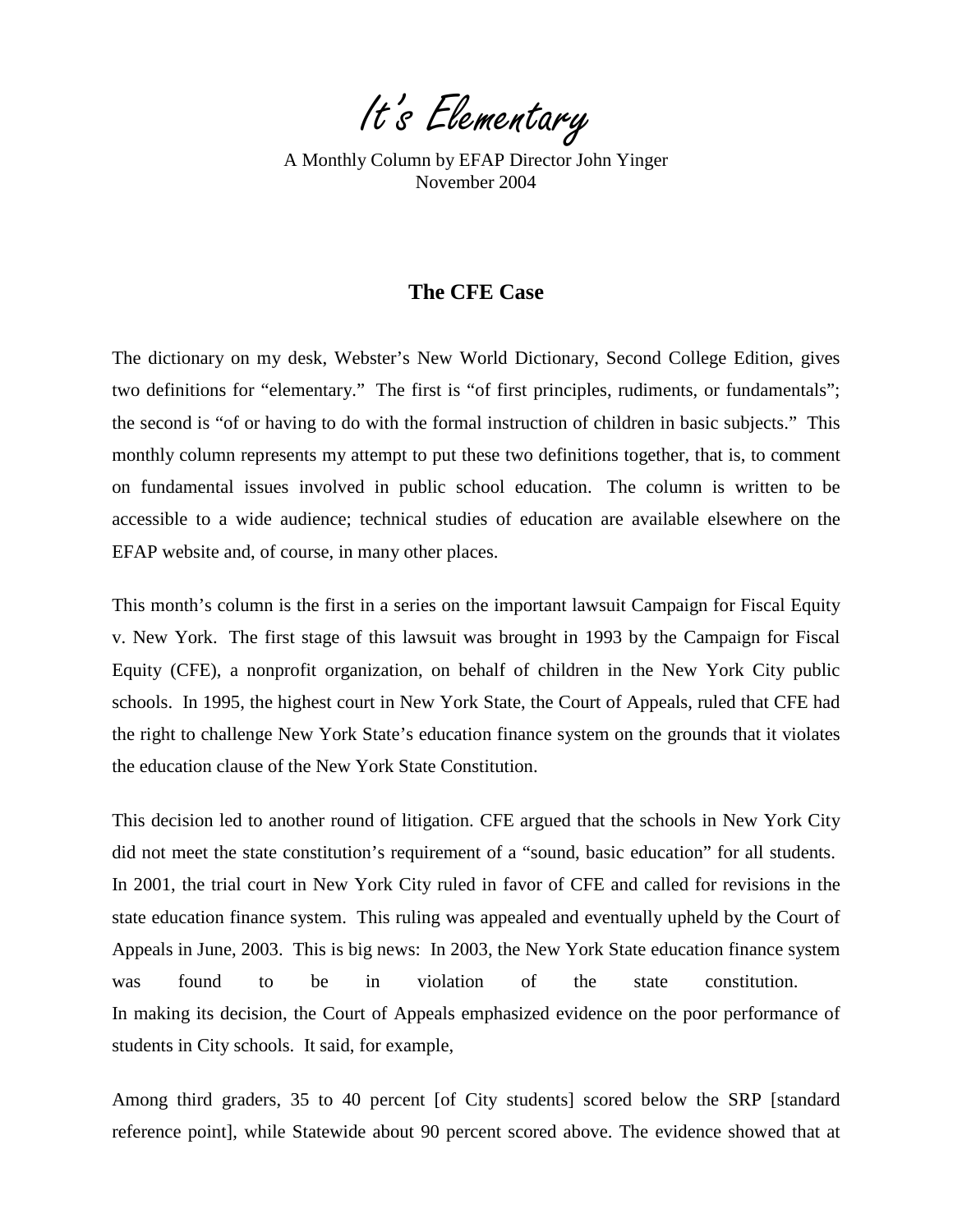the third grade level—when children are expected to have learned to read—a score at the SRP means a child is barely literate, and hence that over a third of City schoolchildren were functionally illiterate.

The Court of Appeals called for a new state education finance that would give students in New York City access to a "meaningful high school education, one which prepares them to function productively as civic participants." Moreover, the Court criticized the current state aid system because it does not consider "the needs of City students," and it explicitly rejected "the premise that children come to the New York City schools ineducable, unfit to learn" because of "socioeconomic disadvantage." Finally, the Court called for the State to implement an accountability system to ensure that the finance reforms implemented by the state have the desired effects.

The Court gave the New York State government until the end of July, 2004 to come up with a new education finance system that provides "the funding level necessary to provide City students with the opportunity for a sound basic education." The State's elected officials could not agree on a reform plan, however, and they did not meet this deadline. As a result, the case was remanded to the trial court. The judge in the case then appointed three "referees" to gather evidence from the parties in the case and other interested parties and then to make recommendations concerning steps that would bring the State into compliance with the state constitution.

The failure of the state's elected officials to pass an education finance reform plan not only hands the reform decision back to the court system, but also implies that school districts other than New York City will be left out of the reforms. The CFE case was brought on behalf of schoolchildren in the City, not on behalf of children in other needy districts, such as Buffalo, Rochester, and Syracuse. Even if the courts impose reforms that benefit New York City, therefore, other needy districts will have to turn to the State's elected officials, or bring a lawsuit of their own, to obtain more help from the State.

The official parties in this case are CFE and the State of New York, as represented by Governor Pataki. Because of their close interest in the case, the City of New York and the New York State Board of Regents, which has oversight over the State's education policy and is partially independent, were also allowed to testify before the referees. Moreover, the referees invited